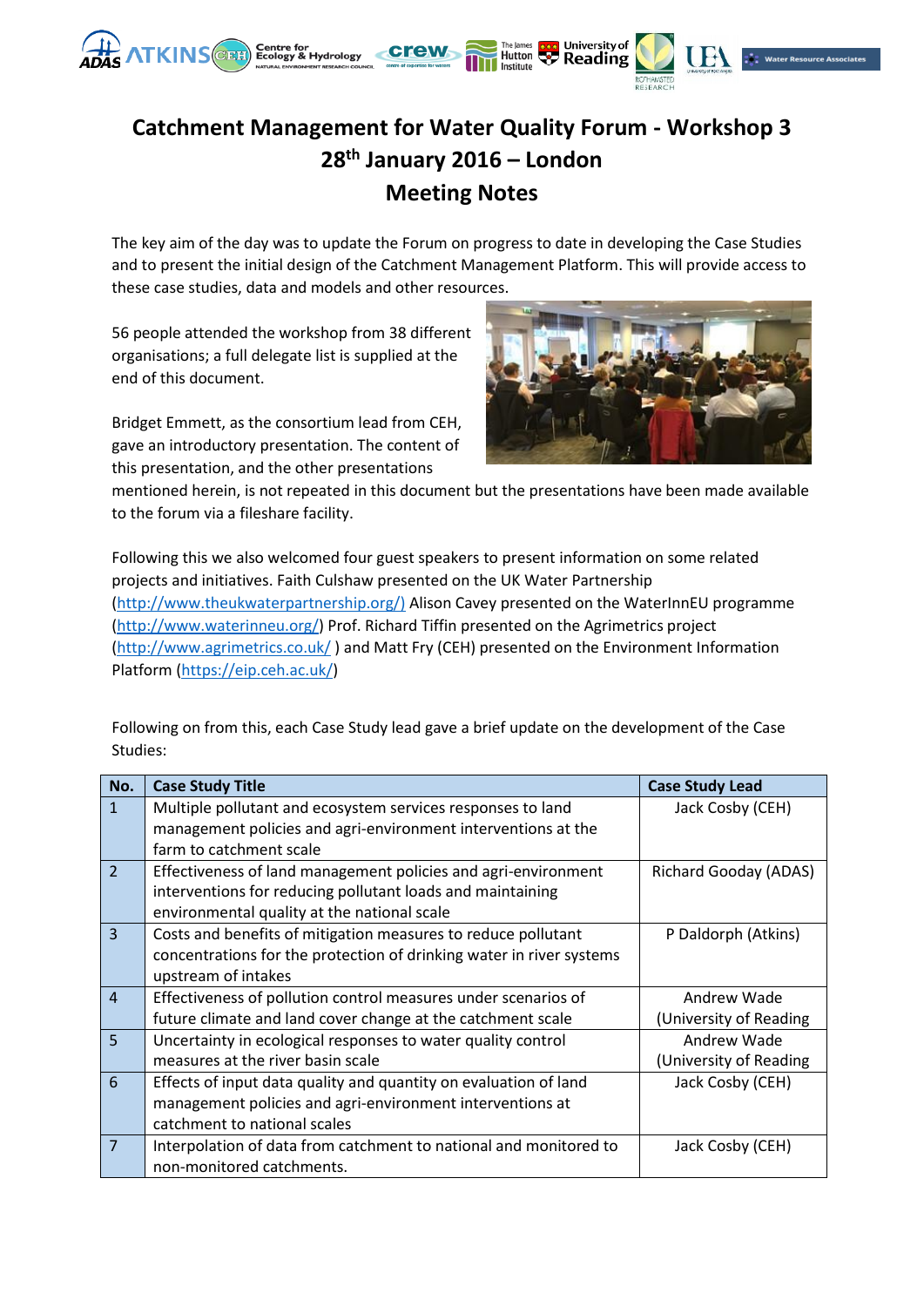

The afternoon session primarily took the form of breakout groups, followed by a feedback discussion and Q&A.

The James Coop University of

There were four breakout groups (below) with each having the opportunity to contribute to four different discussion topics

- **1.** Feedback on **'look and Feel' of the platform**, it's **usability**, and priorities to change or add now or in the future (dependent on project resources) (discussion leads Mike Brown (CEH) and Paul Whitehead (Oxford University))
- **2.** Feedback on **data catalogue, its usability and what is missing** (discussion leads Matt Fry (CEH) and Richard Gooday (ADAS))
- **3.** Feedback on **how case study resources are hosted on the platform**. Have we got it right? (Discussion leads Bridget Emmett (CEH) and Peter Daldorph (Atkins))
- **4.** Feedback on the **model database, selection tool and evaluation tool**. Would you find it useful? What is missing? (Discussion leads Jack Cosby (CEH) and Andy Wade(University of Reading))

The delegate breakout groups were as follows:

| <b>Group A</b>          | <b>Group B</b>         | <b>Group C</b>         | <b>Group D</b>          |
|-------------------------|------------------------|------------------------|-------------------------|
| <b>Anne Humble</b>      | <b>Kevin Hiscox</b>    | <b>David Rafaelli</b>  | <b>Robert Bailie</b>    |
| (Welsh Government)      | (UEA)                  | (York Uni)             | (NIEA)                  |
| <b>Kat Broadhead</b>    | <b>Graham Welland</b>  | <b>Tom Nisbet</b>      | <b>Ian Skinner</b>      |
| (Natural England)       | (Thames Water          | (Forestry Commission)  | (Essex & Suffolk Water) |
| <b>Helen Wake</b>       | <b>Simon Wightman</b>  | <b>Michelle Walker</b> | <b>Paul Linwood</b>     |
| (Natural England        | (RSPB)                 | (Rivers Trust)         | (Southern Water)        |
| <b>Paul Bryson</b>      | <b>Sarah Hutcheon</b>  | <b>Claire Bell</b>     | <b>Victor Aguilera</b>  |
| (Environment Agency)    | (SNH)                  | (Environment Agency)   | (Defra)                 |
| <b>Rachel Webster</b>   | <b>Matt Pitts</b>      | <b>John Bagnall</b>    | <b>Richard Reynolds</b> |
| (Natural England)       | (Bristol Water)        | (Wessex Water)         | (Anglian Water)         |
| <b>Jessica Bellarby</b> | <b>Katharine Filby</b> | <b>Jennifer Thomas</b> | <b>Rob Howells</b>      |
| (Lancaster Uni)         | (Severn Trent Water)   | (Cambridge Water)      | (NFU)                   |
| <b>Vic Morgan</b>       | <b>Rachel Cassidy</b>  | <b>Nina Yiannoukos</b> | <b>Juliet Kauffman</b>  |
| (NERC)                  | (Agri-Food and         | (South Staffordshire   | (Orion Innovations)     |
|                         | Biosciences Institute) | Water)                 |                         |
| <b>Rob Davies</b>       | <b>Kirsten Foot</b>    | <b>Jim Harris</b>      | <b>Steve Howe</b>       |
| (Defra)                 | (Environment Agency)   | (Cranfield)            | (South East Water)      |
|                         |                        | <b>Andy Vinten</b>     | <b>Jeremy Graham</b>    |
|                         |                        | (Hutton Institute)     | (Wessex Water)          |
|                         |                        | <b>Mark Hallard</b>    | <b>Alwyn Hart</b>       |
|                         |                        | (SEPA)                 | (Environment Agency)    |
|                         |                        |                        | Laura Nieuwenhoven      |
|                         |                        |                        | (Atkins)                |
|                         |                        |                        |                         |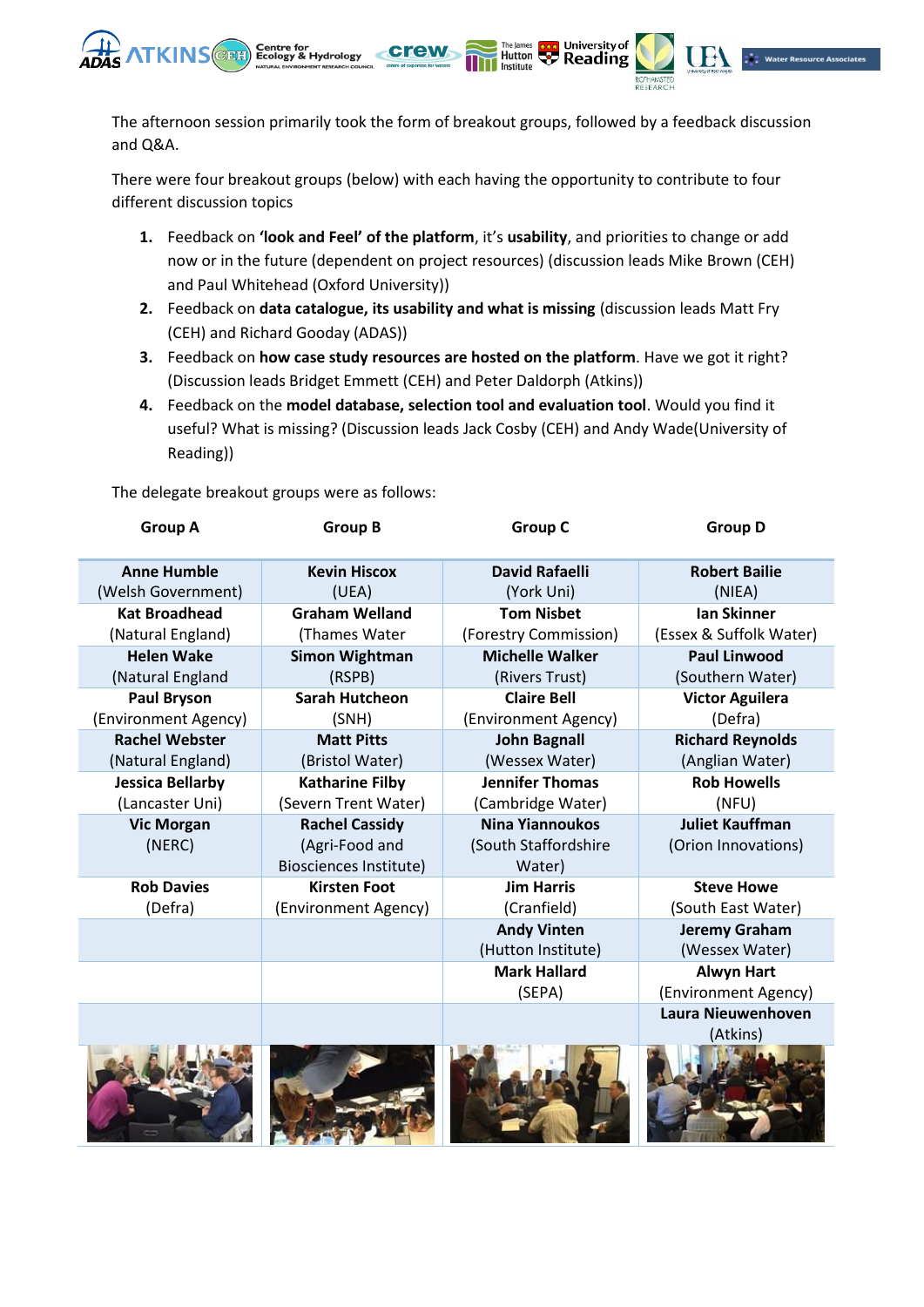



University of

The James **Contract University of** University of

Institute

Feedback from each of the discussion groups is summarised below:

**1. Feedback on 'look and Feel' of the platform, it's usability, and priorities to change or add now or in the future (dependent on project resources)** (discussion leads Mike Brown (CEH) and Paul Whitehead (Oxford University))

There were many Ideas/suggestions from the groups for setup etc.—what people would like to see, with suggestions including:

- a) Ways to search the platform, for example:
	- By key words
	- By question/issue (e.g. how do you model climate change?)
	- By water type (river, lake, first order stream , whole catchment)
	- By model type (e.g. long term models (annual) , short term (weeks , monthly ) or fast dynamics (daily), steady state or export coefficient or process based)
	- By scales (local, catchment, regional, national)
	- Use a Map of the UK (as per BESS) to click on applications around the country—giving person/contact who did the application- so users could contact them directly.
- b) There was also the suggestion of a User Forum so that people could exchange information, ask questions, talk to other users etc.
- c) A way of providing feedback to web managers/data managers/model suppliers was suggested – including the ability to make suggestions back to developers
- d) Users expressed the desire for papers, reports and user manuals
- e) A downloadable document facility was suggested so people can read up about the models
- f) The group identified the need for long term support and the question arose as to who will support the system in the longer term – NERC, DEFRA, EA?
- g) A video was suggested make video clips available to show people how to use the models, provide training, show mitigation measures
- h) A breadcrumb trail was suggested so users can see what they have looked at
- i) It was also suggested that the platform be found using a Google search ensuring it is high up in the search returns so it is easy to find

## **2. Feedback on data catalogue, its usability and what is missing** (discussion leads Matt Fry (CEH) and Richard Gooday (ADAS))

Suggestions from the groups with respect to this discussion topic included:

- a) Adding a section describing common misconceptions about data availability, e.g. people thinking you cannot get detailed agricultural survey data.
- b) Access to water company data (both monitoring data but also other data they hold on farm practices such as mitigation implementation – e.g. number of bio-beds installed). It was noted that Water Companies would be nervous about the inclusion of monitoring data in case it was used inappropriately.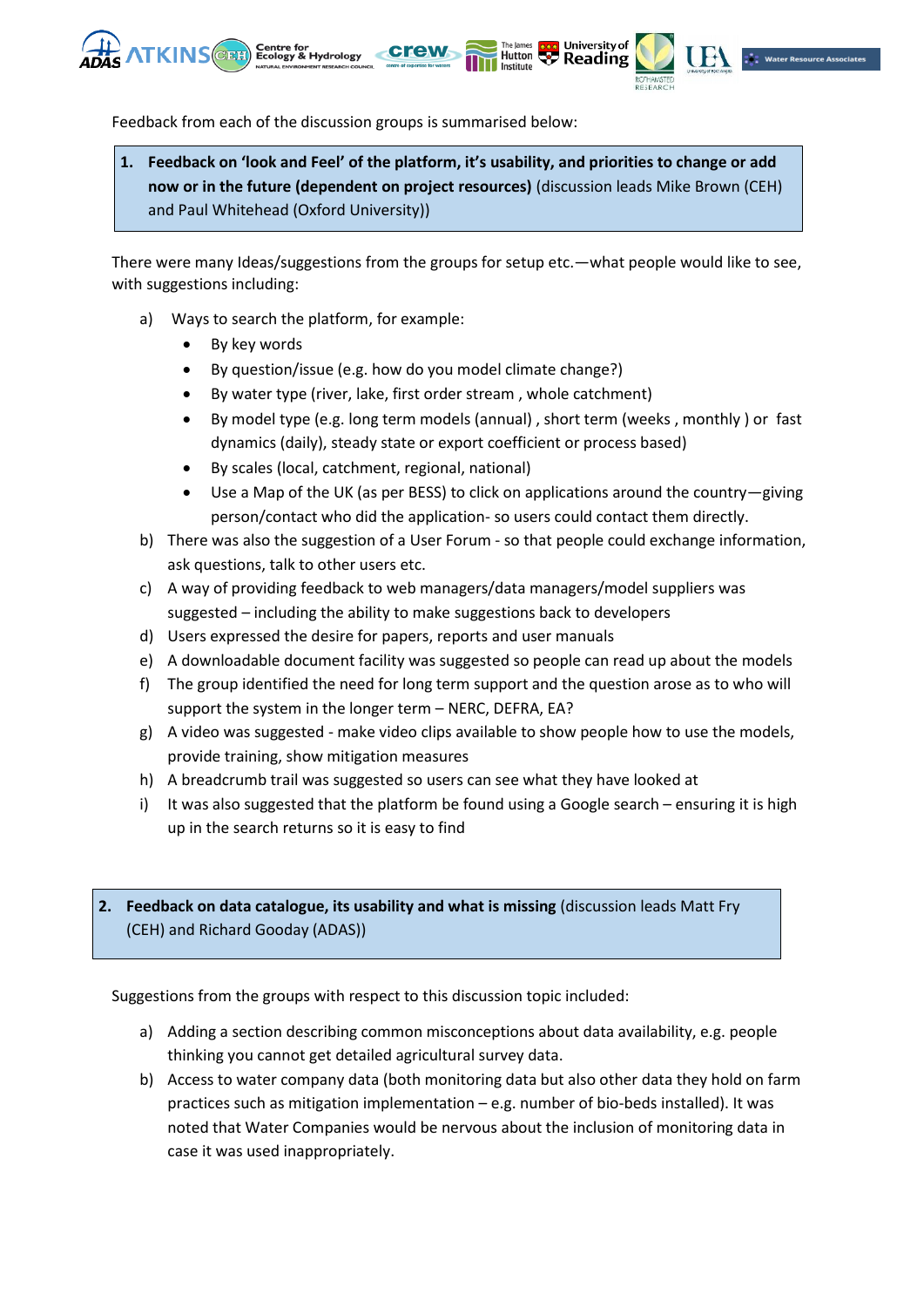c) Provide links to all key data sources, such as IACS (field boundary data) & agri-environment scheme uptake data. This is particularly important so that people know what is currently happening in terms of mitigation implementation (e.g. CSF, Glastir).

The James **Dead** University of

Institute

- d) When searching the data and selecting e.g. nitrate, what is the logic behind the ordering of the list of items returned? Should this be clear in the search results (e.g. newest, greatest spatial coverage) as this may become more relevant if further data and models are added.
- e) Provide additional guidance on the map search option. There are filters for data such as national coverage or catchment scale, but if you want to look for a specific area, the search feature for this is somewhere else.
- f) Link to other data portals although the metadata for some of the data items links to the other data sources, it might be nice to have an explicit link to them on the front page. Other portals include:
	- EA Catchment Data Explorer
	- EA Geostore

**ATKINS** and Ecology & Hydrology

- EIP
- MAGIC
- LLE (Welsh Government Geo-Portal)
- SE Web
- Catchment Sensitive Farming
- g) What are the 3 datasets that have significant IPR issues? Could these be stated explicitly and the (best) alternatives to them listed, e.g. European Soils data rather than Cranfield soils data.
- h) Where did the list of data on the platform come from and could this be made clearer? (the answer being that the data was identified through reviewing datasets used by the models in the project, other datasets held by the consortium members, , datasets identified at first stakeholder forum, and data identified as part of progressing Case Study development)
- i) How will the data be updated? Because the meta-data is often a link to the original data owners, it is generally their responsibility to update.
- j) How will the data be maintained will people be able to edit and update the existing metadata? Will people be able to add new datasets?
- k) Could there be a list of 'controlled vocabulary', such that if someone searches for "flow" they also get the results for "discharge". Such as approach has been used in the DTC.
- l) Can we provide links to the UKEOF catalogue of monitoring activities and sites?
- m) Will there be a testing period before the platform goes live.
- n) The models state what data they have used, would it be possible to invert this, so that the data items say what models they can be used for?
- o) Will there be the potential to flag up new data, or datasets in the pipeline that will be useful, e.g. new free satellite data from Sentinel 2, Landcover+
- p) Could the metadata say the approximate size and format of the data to be downloaded? (There is already a place within the metadata for the format to be specified.)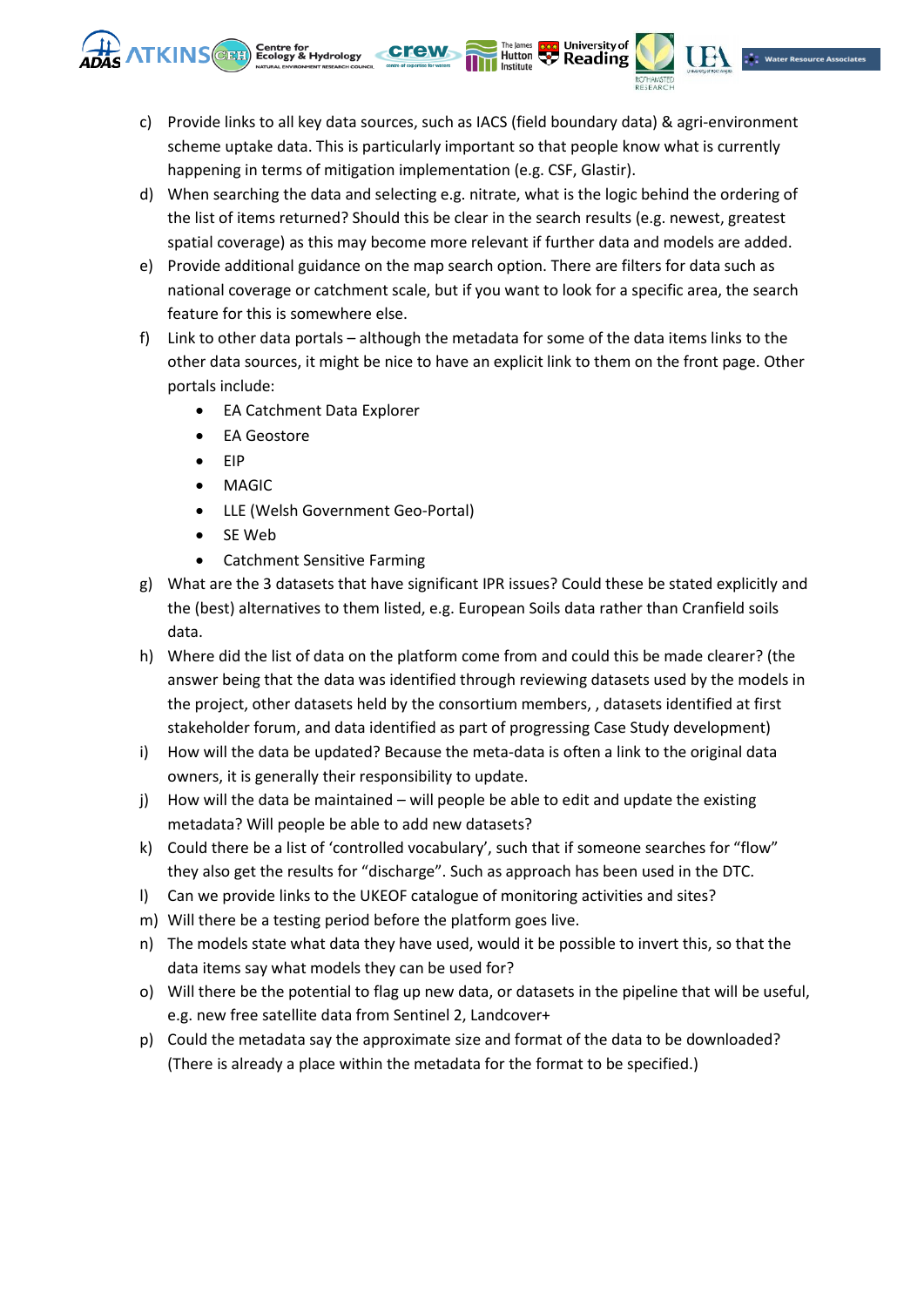**3.** Feedback on **how case study resources are hosted on the platform**. Have we got it right? (Discussion leads Bridget Emmett (CEH) and Peter Daldorph (Atkins))

Key points raised across all groups were as follows:

**NTKINS** CHATE Centre for Hydrology

a) The relevance of the case studies beyond their local context (i.e. to other catchments) needs to be explained. Contextual information is required (also in relation to previous studies – e.g. what is new)

University of

Hutton **Comparison**<br> **Hutton Comparison** 

- b) The case studies should reference where the input data comes from and its availability to the user community. This includes information on how the measures were designed/quantified. \*\*
- c) Outputs should be accessible and clear
- d) As well as sharing powerpoint presentations, it would be useful if a spoken commentary/video could be provided and distributed
- e) The process of developing the case study should be documented including 'lessons learnt' and 'what to avoid'.
- f) Any intellectual property rights issues need to be highlighted to make clear if similar studies can readily be carried out by others
- g) Trialling the tools in a small group on a 'case study' would be a useful way to test the tools
- h) Project management standards for catchment studies would be useful to frame the case studies
- i) Consideration needs to be given to how robust the data and models are in different contexts (planning, legal, regulatory etc.). A health warning/disclaimer would be useful to prevent the outputs being used inappropriately \*\*
- j) A set of simple questions should be present 'How Can I? Also key words.
- k) Non expert language summaries should be presented with each case study (e.g. science journalism style). Visualisation should also be simple and transparent and tested with users to make sure this is the case \*\*
- l) The user might describe their level of knowledge at the start and be directed to the appropriate content.
- m) Reporting of uncertainty should be consistent and clear
- n) Make clear why the catchment in the Cast Studies were chosen?
- o) Make clear what outputs are designed to be used for.

(\*\* some points were noted by more than one group, as recurring themes)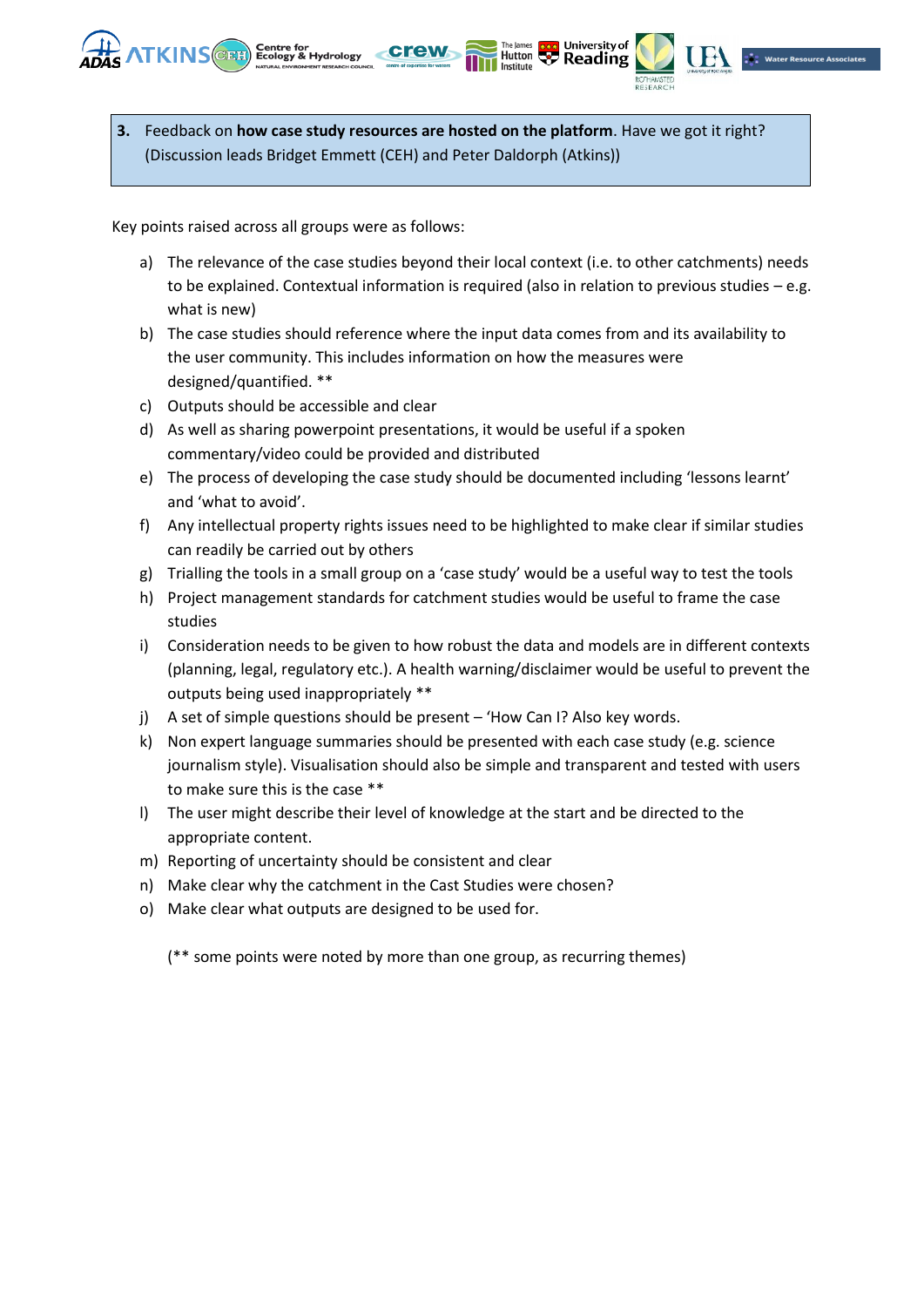

The James **Coop University of**<br>Hutton **Co Reading** 

Institute

A number of general points were made by the groups, including:

**NTKINS** (CENT) Ecology & Hydrology

- a) The need for moderation of model reviews who will check accuracy, should this be through Wikipedia style updates or could someone take this role on?
- b) Commercial models should be included in the database;
- c) It would be useful to search the model database with a Boolean string of key words
- d) Include in model metadata key assumptions, and ecosystem type (e.g. river, lake, wetland)
- e) The users would welcome an opportunity to play with the web-site and provide feedback on the model and evaluation metadata;
- f) Don't forget a link to the UK Environmental Observation Framework data/meta-data;
- g) Useful to have a summary of model advantages and limitations as a table, rather than having to keep note of these for comparison.

Further to the more general points described, a range of specific points were also made:

- h) Guidance on data format for specific models; will data be re-formatted to help ingestion into models?
- i) Useful to have a forum (discussion page) to enable questions and answers, perhaps along the lines of Research Gate. Experts register for topic areas, every so often questions are mailed to those experts in a relevant topic.
- j) Other suggested models to consider for ingestion included:
	- EA N-Tool
	- SCIMAP
	- Natural Capital Appraisal Tool
	- ADAS PSYCHIC, NEAP-N
	- The Integrated Model (Ian Bateman)
- k) Function to help keep an audit trail of model choice
- l) Make sure version of model used is documented in evaluation reports and case studies
- m) Clarity on degree on coupling being achieved (e.g. linked models or truly integrated), perhaps through a schematic diagram.

Other feedback and offers of help and support were noted through an open feedback session following on from the discussion groups; this feedback primarily related to:

- The need to de-jargon and make this accessible for all levels from policy development down to catchment based approach.
- The roll out process for the platform including aspects of system testing and training; this included offers of user acceptance testing
- The future of the platform and the forum after the project has finished
- Suggestions on how to promote and communicate the Platform

This feedback has been passed to the project team to take forward over the forthcoming months.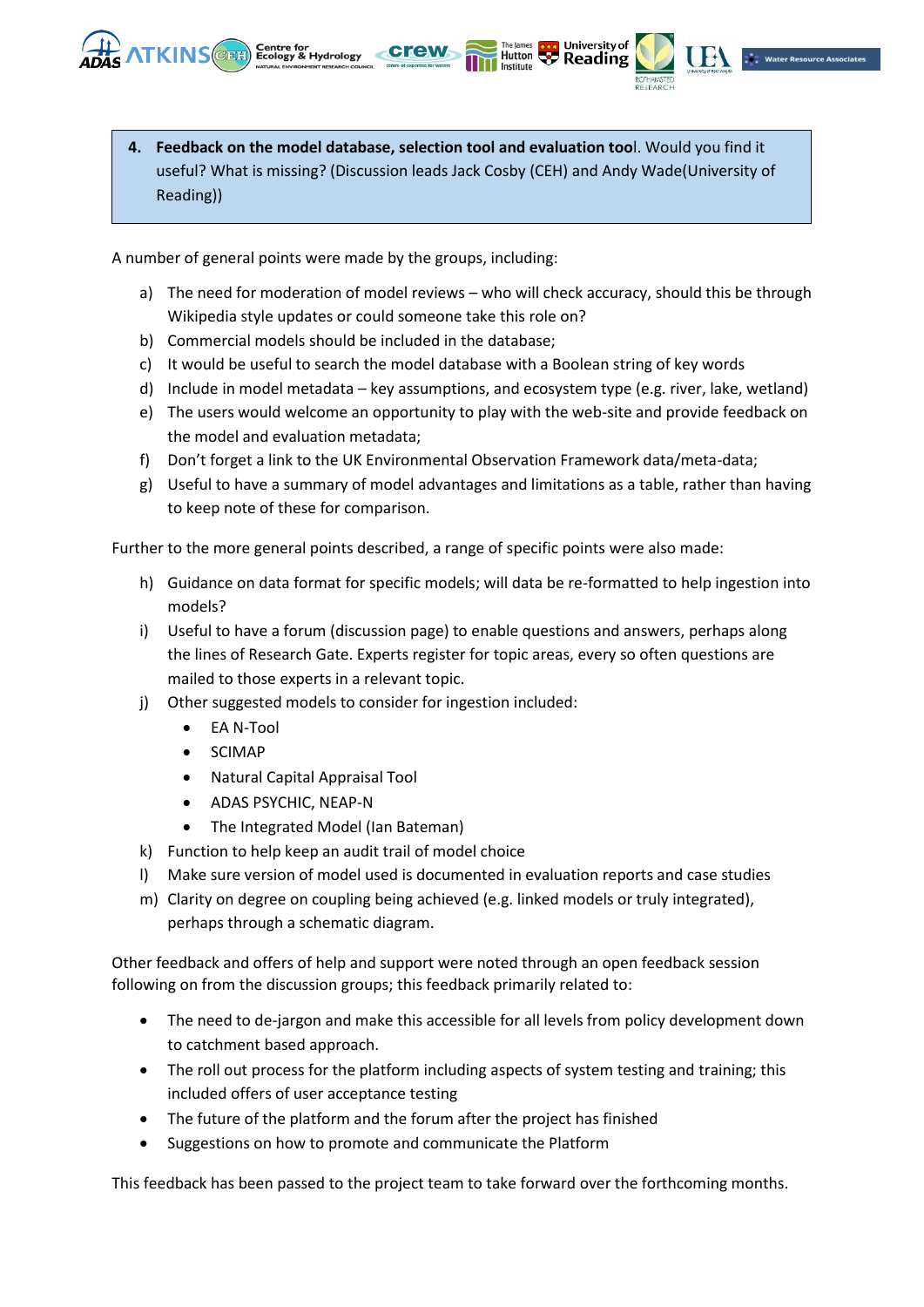







## **Attendees**

| <b>Affiliation</b>                  | <b>Name</b>             |
|-------------------------------------|-------------------------|
| <b>ADAS</b>                         | <b>Richard Gooday</b>   |
| Affinity Water                      | Alister Leggatt         |
| Agri-Food and Biosciences Institute | Rachel Cassidy          |
| Anglian Water                       | <b>Richard Reynolds</b> |
|                                     | Laura                   |
| <b>Atkins</b>                       | Nieuwenhoven            |
| <b>Atkins</b>                       | <b>Claire Neale</b>     |
| <b>Atkins</b>                       | Peter Daldorph          |
| <b>Bristol Water</b>                | <b>Matt Pitts</b>       |
| Cambridge Water                     | Jennifer Thomas         |
| <b>CEH</b>                          | <b>Bridget Emmett</b>   |
| <b>CEH</b>                          | Jack Cosby              |
| <b>CEH</b>                          | Matt Fry                |
| <b>CEH</b>                          | Mike Brown              |
| Cranfield                           | <b>Jim Harris</b>       |
| Defra                               | Alastair Rennie         |
| Defra                               | <b>Rob Davies</b>       |
| Defra                               | Victor Aguilera         |
| <b>Environment Agency</b>           | Alwyn Hart              |
| <b>Environment Agency</b>           | <b>Claire Bell</b>      |
| <b>Environment Agency</b>           | <b>Helen Green</b>      |
| <b>Environment Agency</b>           | Kirsten Foot            |
| <b>Environment Agency</b>           | Paul Bryson             |
| <b>Environment Agency</b>           | <b>Tom Rolls</b>        |
| <b>Essex and Suffolk Water</b>      | Ian Skinner             |
| <b>Forestry Commission</b>          | <b>Tom Nisbet</b>       |
| <b>Hutton Institute</b>             | Andy Vinten             |
| <b>Hutton Institute</b>             | Jannette MacDonald      |
| Lancaster                           | Jessica Bellarby        |
| Natural England                     | Helen Wake              |
| Natural England                     | Kat Broadhead           |
| Natural England                     | Rachel Webster          |
| <b>NERC</b>                         | Vicky Morgan            |
| <b>NFU</b>                          | <b>Rob Howells</b>      |
| Northern Ireland Environment        |                         |
| Agency                              | <b>Robert Bailie</b>    |
| Orion Innovations                   | <b>Alison Cavey</b>     |
| <b>Orion Innovations</b>            | Juliet Kauffman         |
| <b>Oxford University</b>            | Paul Whitehead          |
| Portsmouth Water                    | <b>Chris Manning</b>    |
| <b>Rivers Trust</b>                 | Michelle Walker         |
| <b>RSPB</b>                         | Simon Wightman          |
| <b>Scottish National Heritage</b>   | Sarah Hutcheon          |
| <b>SEPA</b>                         | Mark Hallard            |
| <b>Severn Trent Water</b>           | Katharine Filby         |